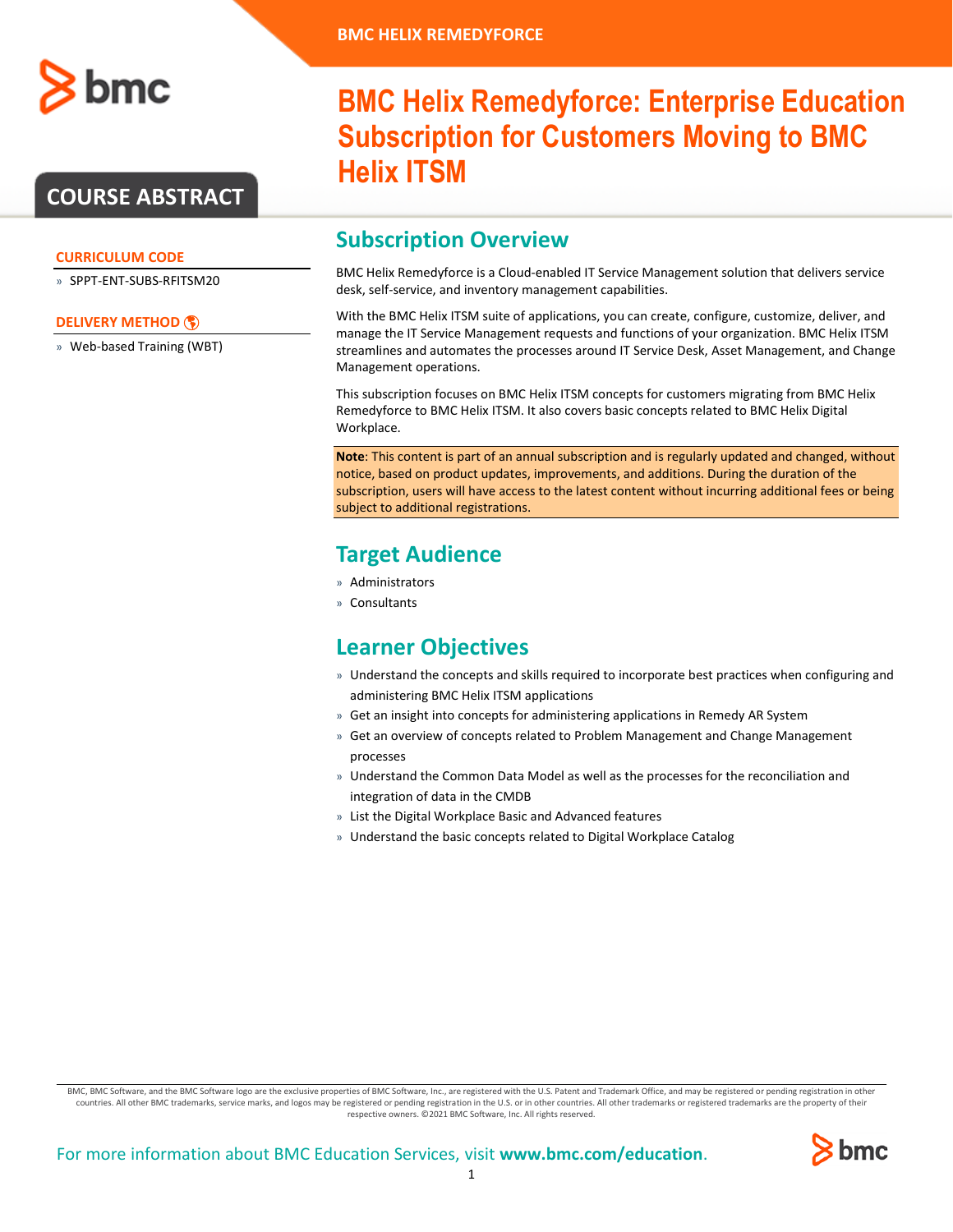

### **COURSE ABSTRACT**

#### **SUBSCRIPTION ACTIVITIES**

» Web-based Training (WBT)

#### **ACCREDITATION AN[D CERTIFICATION PATHS](http://www.bmc.com/education/certification-programs)**

» NA

#### **REFERENCE LINKS**

Explore the following links to learn more about BMC Helix Digital Workplace learning path and subscription options.

**Helix ITSM**

» [Learning Path](https://www.bmc.com/education/courses/find-courses.html?301=courses#filter/%7B%22products%22%3A%22education-products-161725919%22%2C%22type%22%3A%22edu-specific-types-188151987%22%7D)

#### **[DISCOUNT OPTIONS](http://www.bmc.com/education/customer-service/customer-service.html)**

» **[Contact us for additional information](http://www.bmc.com/education)** 

### **Offerings**

| Sr.<br>No. | <b>Course Title</b>                                                                                 | <b>Description</b>                                                                                                                                                                                                                                                                                                                                                                      | <b>Duration</b><br>(hours) | <b>ASP</b> | <b>WBT</b>   | <b>CERT</b> |
|------------|-----------------------------------------------------------------------------------------------------|-----------------------------------------------------------------------------------------------------------------------------------------------------------------------------------------------------------------------------------------------------------------------------------------------------------------------------------------------------------------------------------------|----------------------------|------------|--------------|-------------|
| 1.         | <b>BMC Helix ITSM 20.x:</b><br><b>Fundamentals</b><br>Administering - Part 1<br>(WBT)               | Introduces the architecture and common configuration<br>elements of the BMC Helix ITSM applications, including<br>Problem Management, Incident Management, Change<br>Management, Asset Management, and Service Level<br>Management<br>Explains the concepts and skills needed to incorporate<br>best practices when configuring and administering BMC<br><b>Helix ITSM applications</b> | 6                          |            | $\checkmark$ |             |
| 2.         | BMC AR System 20.x:<br><b>Fundamentals</b><br>Administering - Part 1<br>(WBT)                       | Explains concepts for building the foundation necessary<br>to administer applications in Remedy AR System                                                                                                                                                                                                                                                                               | $\overline{2}$             |            | $\checkmark$ |             |
| 3.         | <b>BMC Helix ITSM - Smart</b><br>IT 20.x: Fundamentals<br><b>Using Incident</b><br>Management (WBT) | Provides knowledge to easily work with incident<br>management processes<br>Explains the main features of Smart IT including steps to<br>create, assign, update, resolve, and close incident<br>requests                                                                                                                                                                                 | 5                          |            | $\checkmark$ |             |
| 4.         | <b>BMC Helix ITSM - Smart</b><br>IT 20.x: Fundamentals<br><b>Using Problem</b><br>Management (WBT)  | Provides knowledge to easily work with problem<br>management processes<br>Explains the main features of Smart IT including steps to<br>create, review, and close a problem investigation and a<br>known error                                                                                                                                                                           | 4                          |            | $\checkmark$ |             |
| 5.         | <b>BMC Helix ITSM - Smart</b><br>IT 20.x: Fundamentals                                              | Provides knowledge to easily work with change<br>management processes<br>Explains the main features of Smart IT including change                                                                                                                                                                                                                                                        | 6                          |            | $\checkmark$ |             |

BMC, BMC Software, and the BMC Software logo are the exclusive properties of BMC Software, Inc., are registered with the U.S. Patent and Trademark Office, and may be registered or pending registration in other countries. All other BMC trademarks, service marks, and logos may be registered or pending registration in the U.S. or in other countries. All other trademarks or registered trademarks are the property of their respective owners. ©2021 BMC Software, Inc. All rights reserved.

**BMC Helix Remedyforce: Enterprise Education** 

**Subscription for Customers Moving to BMC** 

#### For more information about BMC Education Services, visit **[www.bmc.com/education](http://www.bmc.com/education/)**. 2